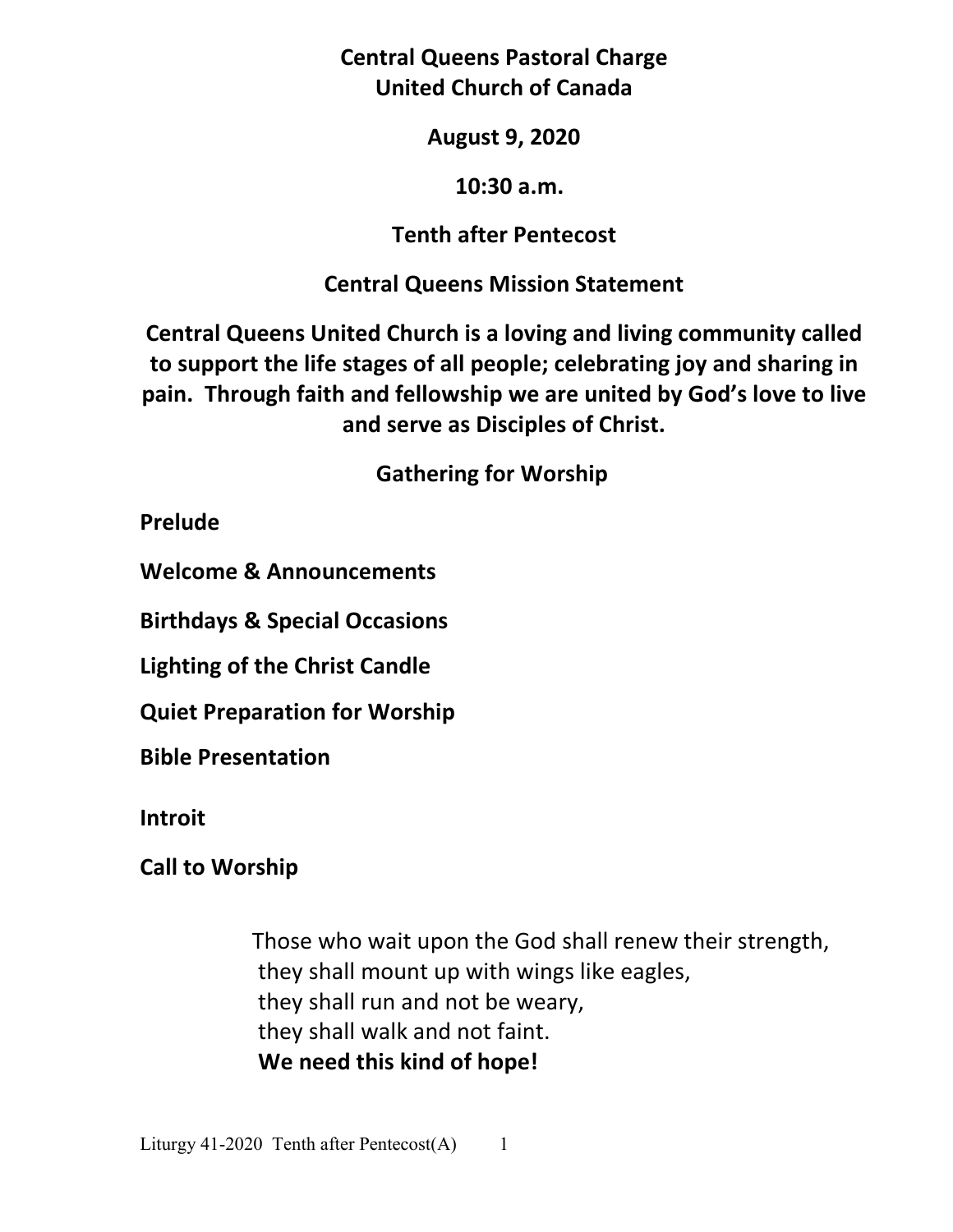Come; worship the Holy One who meets you where you are. Come; open yourselves to the God who lifts us up. **No matter where we worship; we are here to be embraced by God.**

**Hymn** "I have Called You by Your Name"MV #161

### **Prayer of Approach**

**God of Presence,** 

 **as you walked upon the water to meet the disciples, meet us in the midst of the storms in our lives.** 

 **God of Renewal,** 

 **as you lifted Peter from the water,** 

 **lift us from despair to hope,** 

 **from distraction to focus,** 

 **from death to life.** 

 **God of the Journey,** 

 **direct us in your way,** 

 **work out your purpose in and through our lives.** 

 **We pray in the name of the one who is the living Christ. Amen.** 

*We share in the ancient prayer Jesus prayed ...*

 **Lord's Prayer** 

**Our Father, who art in heaven, hallowed be thy name. Thy Kingdom come, thy will be done on earth, as it is in heaven. Give us this day our daily bread; and forgive us our trespasses, as we forgive those who trespass against us; and lead us not into temptation,**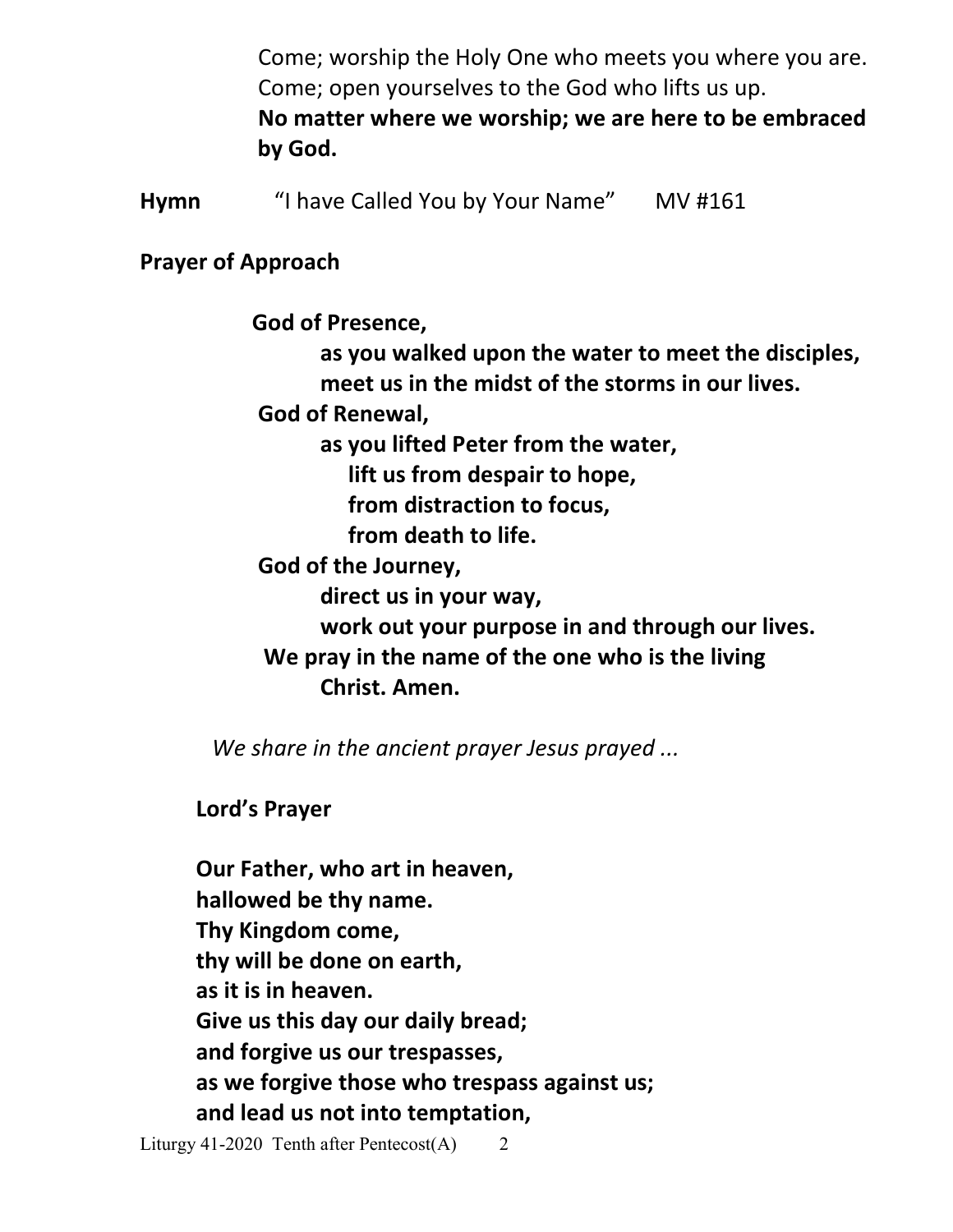**but deliver us from evil. For thine is the kingdom, the power, and the glory, for ever and ever. Amen.**

**Psalm 105:1-6, 16-22, 45b** VU #828-829 Parts 1&2

**Hymn**  $\bullet$  "Like a Rock" MV #92

**All God's Children** 

### **Presentation of Our Gifts**

### **Offertory Invitation**

 You are saved. You believed. You are sent. Offer yourselves then to the work of invitation, community and purpose in our homes, neighbourhood, online, and around the world. We give our out gratitude, we give because we are called, we give as we are able.

**Offertory "What Can I Do?"** MV #191

**Presentation of Offering** 

**Offertory Prayer** 

**We offer to you our whole lives as a living sacrifice of praise and thanksgiving. Use us; multiply us and the gifts we offer, in person, by mail, or online, to extend the invitation of life, community as everyone we meet. Amen.** 

**Listening for the Word**

**Sacred Readings** 

#### **Genesis 37:1-4, 12-28**

Liturgy 41-2020 Tenth after Pentecost $(A)$  3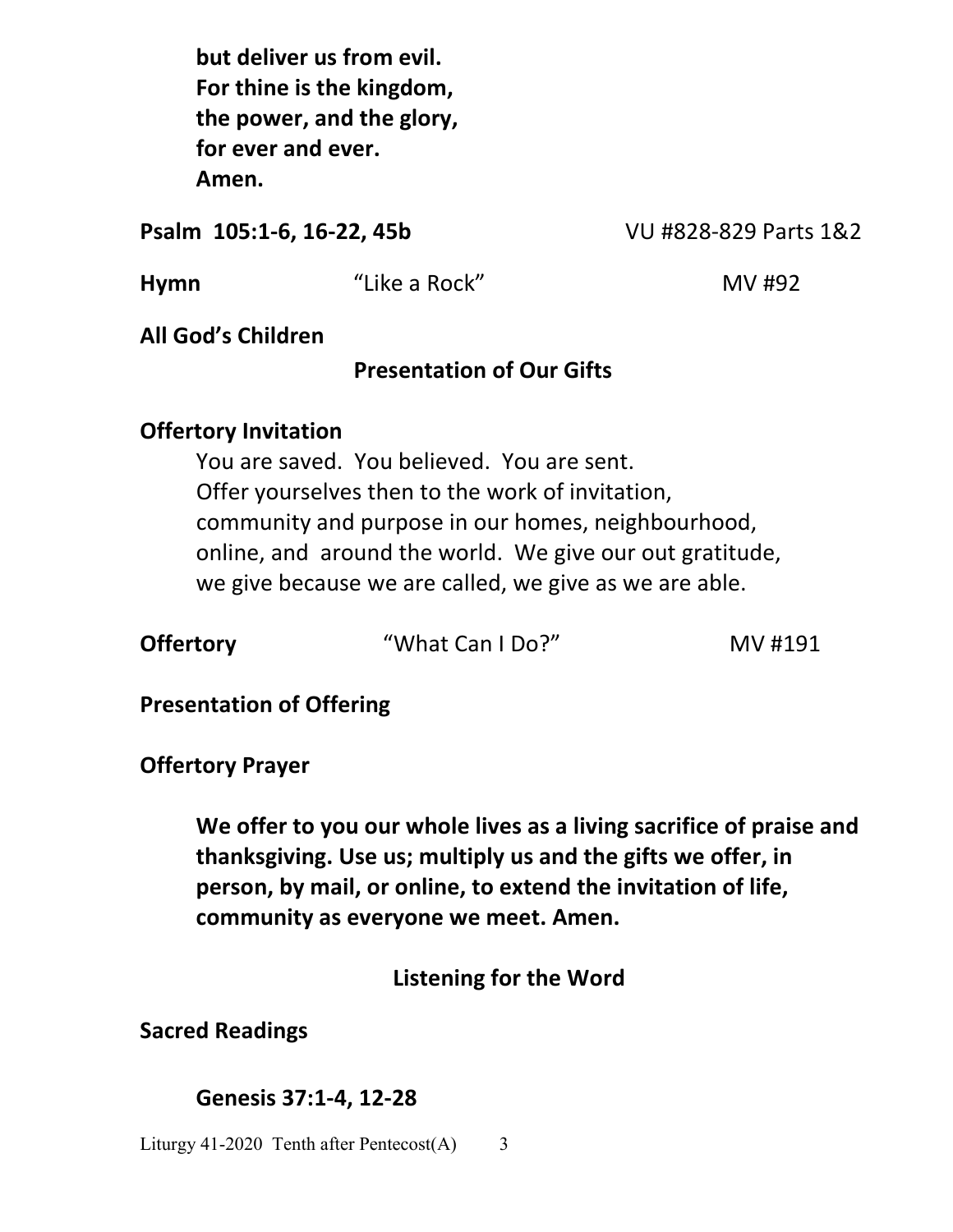Jacob settled in the land where his father had lived as an alien, the land of Canaan. This is the story of the family of Jacob.

 Joseph, being seventeen years old, was shepherding the flock with his brothers; he was a helper to the sons of Bilhah and Zilpah, his father's wives; and Joseph brought a bad report of them to their father. Now Israel loved Joseph more than any other of his children, because he was the son of his old age; and he had made him a long robe with sleeves. But when his brothers saw that their father loved him more than all his brothers, they hated him, and could not speak peaceably to him...

Now his brothers went to pasture their father's flock near Shechem. And Israel said to Joseph, "Are not your brothers pasturing the flock at Shechem? Come, I will send you to them." He answered, "Here I am." So he said to him, "Go now, see if it is well with your brothers and with the flock; and bring word back to me." So he sent him from the valley of Hebron.

 He came to Shechem, and a man found him wandering in the fields; the man asked him, "What are you seeking?" "I am seeking my brothers," he said; "tell me, please, where they are pasturing the flock." The man said, "They have gone away, for I heard them say, 'Let us go to Dothan.'" So Joseph went after his brothers, and found them at Dothan. They saw him from a distance, and before he came near to them, they conspired to kill him. They said to one another, "Here comes this dreamer. Come now, let us kill him and throw him into one of the pits; then we shall say that a wild animal has devoured him, and we shall see what will become of his dreams." But when Reuben heard it, he delivered him out of their hands, saying, "Let us not take his life." Reuben said to them, "Shed no blood; throw him into this pit here in the wilderness, but lay no hand on him"—that he might rescue him out of their hand and restore him to his father. So when Joseph came to his brothers, they stripped him of his robe, the long robe with sleeves that he wore; and they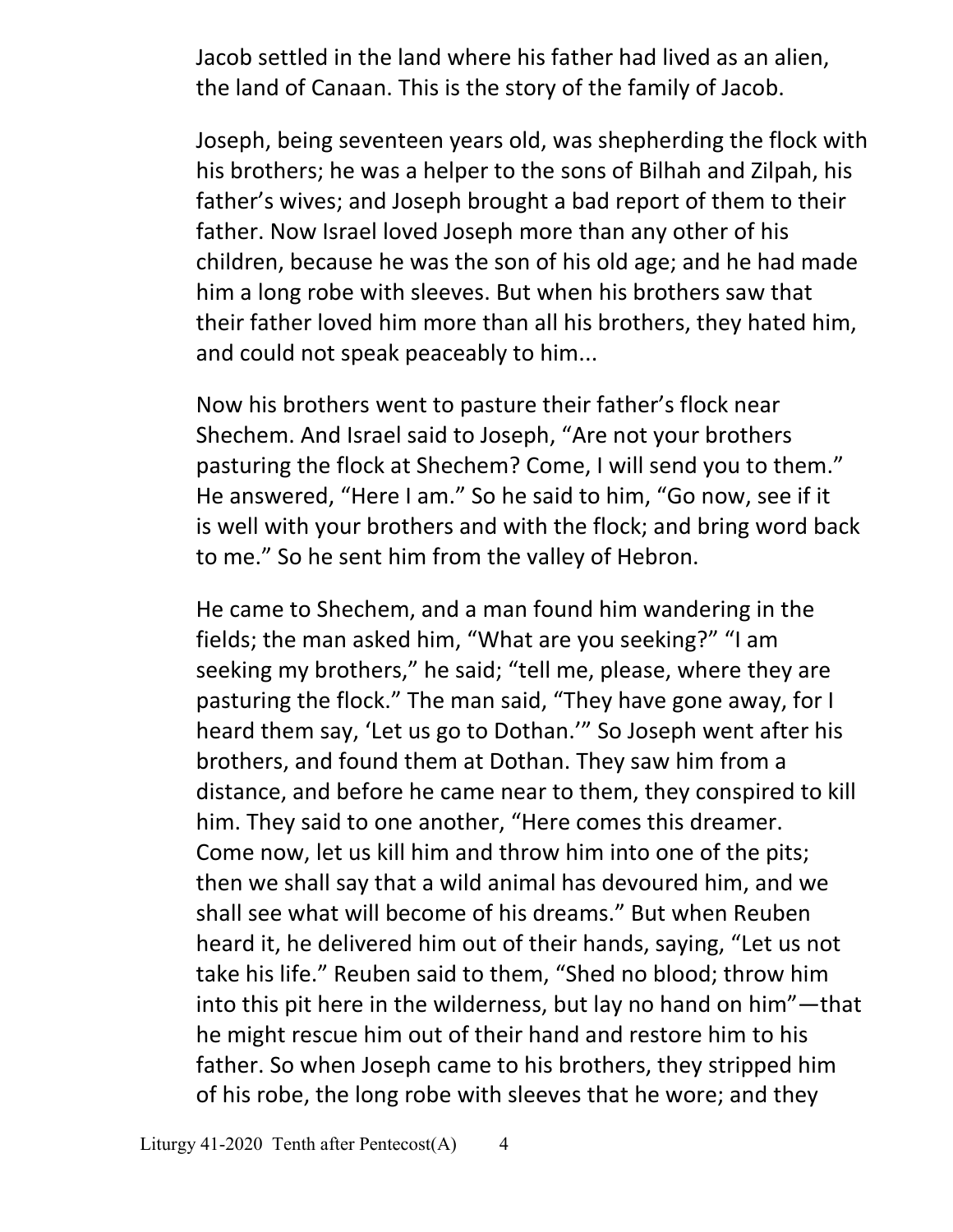took him and threw him into a pit. The pit was empty; there was no water in it.

Then they sat down to eat; and looking up they saw a caravan of Ishmaelites coming from Gilead, with their camels carrying gum, balm, and resin, on their way to carry it down to Egypt. Then Judah said to his brothers, "What profit is it if we kill our brother and conceal his blood? Come, let us sell him to the Ishmaelites, and not lay our hands on him, for he is our brother, our own flesh." And his brothers agreed. When some Midianite traders passed by, they drew Joseph up, lifting him out of the pit, and sold him to the Ishmaelites for twenty pieces of silver. And they took Joseph to Egypt.

### **Matthew 14:22-33**

Immediately he made the disciples get into the boat and go on ahead to the other side, while he dismissed the crowds. And after he had dismissed the crowds, he went up the mountain by himself to pray. When evening came, he was there alone, but by this time the boat, battered by the waves, was far from the land, for the wind was against them. And early in the morning he came walking toward them on the sea. But when the disciples saw him walking on the sea, they were terrified, saying, "It is a ghost!" And they cried out in fear. But immediately Jesus spoke to them and said, "Take heart, it is I; do not be afraid."

Peter answered him, "Lord, if it is you, command me to come to you on the water." He said, "Come." So Peter got out of the boat, started walking on the water, and came toward Jesus. But when he noticed the strong wind, he became frightened, and beginning to sink, he cried out, "Lord, save me!" Jesus immediately reached out his hand and caught him, saying to him, "You of little faith, why did you doubt?" When they got into the boat, the wind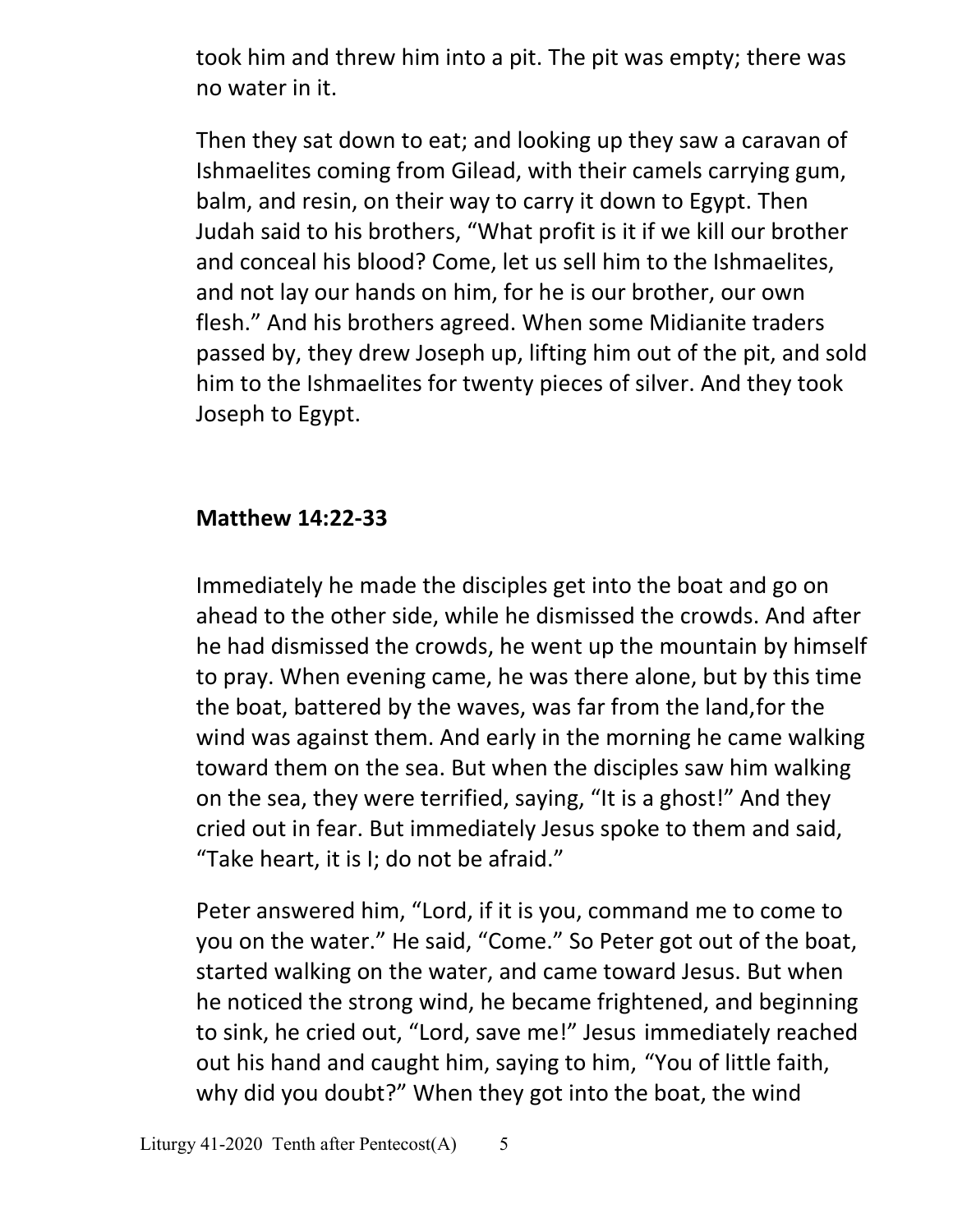ceased. And those in the boat worshipped him, saying, "Truly you are the Son of God."

## **Anthem**

## **Sermon**

# **Pastoral Prayer**

# God of all people,

your love and grace sustain the world and all who live in it. When we foolishly set up walls between people, you tear them down and draw us into one family, united in Christ and in compassion. The pandemic has filled so many nations and neighbours with turmoil and fear. So we come before you with prayers for the world you love.

# Astonishing God, you surprise us.

You come to us in unforeseen circumstances and in unexpected people. We give you thanks for all the healers and heroes who have stepped forward during the pandemic to surprise us with kindness and courage. We pray for all who still face upheaval and uncertainty because of COVID-19. Call out leaders with wisdom and imagination to address the fear and change we are facing. And fill our hearts with compassion and understanding for the most fearful.

## God of peace, you reassure us.

You remind us not to be afraid when troubles arise.

We pray for all people who live in precarious situations not related to the pandemic. Assure them they are not forgotten.

We pray for those who struggle with illness, grief or depression. May they know your peace and strength.

Equip us to reach out in every way we can to embody your love in our words and actions.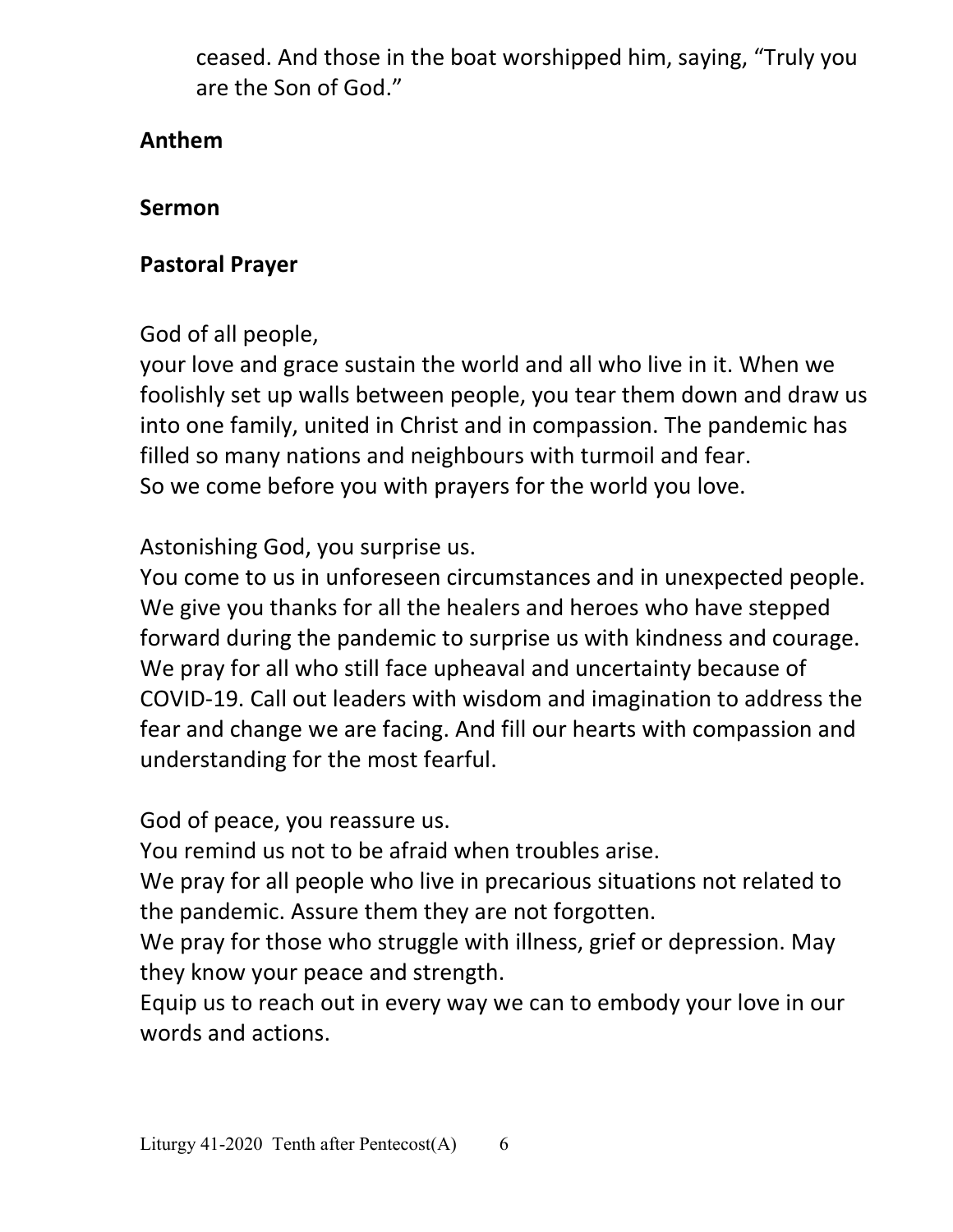God of hope, you challenge us.

You come to us in the midst of trouble and invite us to stand for justice and work for truth. We pray for all those people crying out for fair treatment, working against racism and discrimination, telling painful stories of their lives. Open our hearts with understanding and motivate us to act for change. We pray for those who resist the stories of injustice and defend inequality. Open their minds to the truths they deny and show them new possibilities for relationships that bridge divides. Send your Spirit to work in our communities to create mutual respect and new ways to live as neighbours.

Faithful God, we place our trust in you and your purposes. Answer our prayers according to your wisdom and will, for we offer them humbly in the name of Jesus our brother. Amen.

## **Responding to the Word**

**Hymn** "Jesus, You Have Come to the Lakeshore" VU #563

### **Blessing**

You have been raised with Christ. Do the work of Christ in the world: extend a hand to those in need, speak up for those others would cast aside, build bridges of reconciliation, strengthen bonds of community, and extend the invitation of life, community and purpose to others knowing that the God who created you, the Christ who redeems you and the Spirit who empowers you will be with you this day and ever more.  **Amen.**